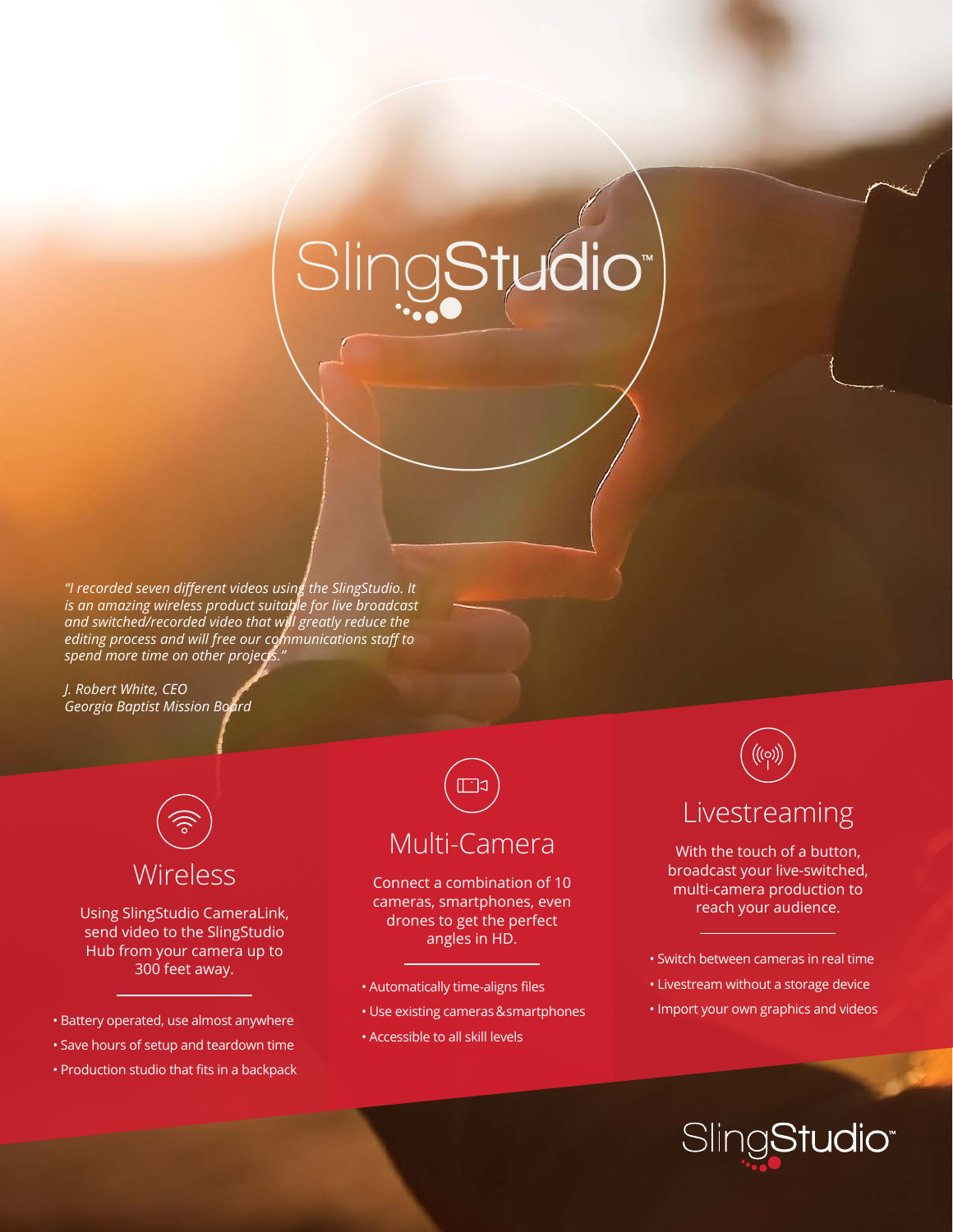## Console App & Platform Features

#### **Switcher**

Switch between 10 video sources and monitor up to 4 using the Console app running on a compatible iPad or Mac device. Switch between video sources automatically using custom time intervals or voice-activated switching.

#### **Video Transitions and Compositions**

Cut, dissolve, wipe, fade to/from black; programmable transition duration. Picture-in-picture (PIP), multiple split views.

#### **Audio Mixer**

Full audio mixer functionality with monitoring mode support.

#### **Overlay Graphics and Custom Scoreboard**

Text overlays and lower-thirds. Create custom scoreboards by importing your own graphics and overlaying with elements like team names, scores, periods/innings, strikes/balls/outs, and more.

#### **Import Video and Graphics**

Import multiple video clips and PNG and JPG graphics for live switching, queuing, and highlights.

GRAPHICS

camlink FC 87

**VIDEO SOURCES** 

 $\gamma_{A_{D}}$ 

**Instant Replay** Replay the action in slow motion or normal speed.

#### **Tagging and Highlights**

Create highlight clips by tagging special moments on the fly.

#### **Chroma Key and Motion Graphics**

Use chroma key (green screen) in your productions and import your own motion graphic overlays using chroma keying.

**BROADCAST WORSHIP SPORTS SCHOOLS CORPORATE VIDEOGRAPHER**

PREVIEW TO PR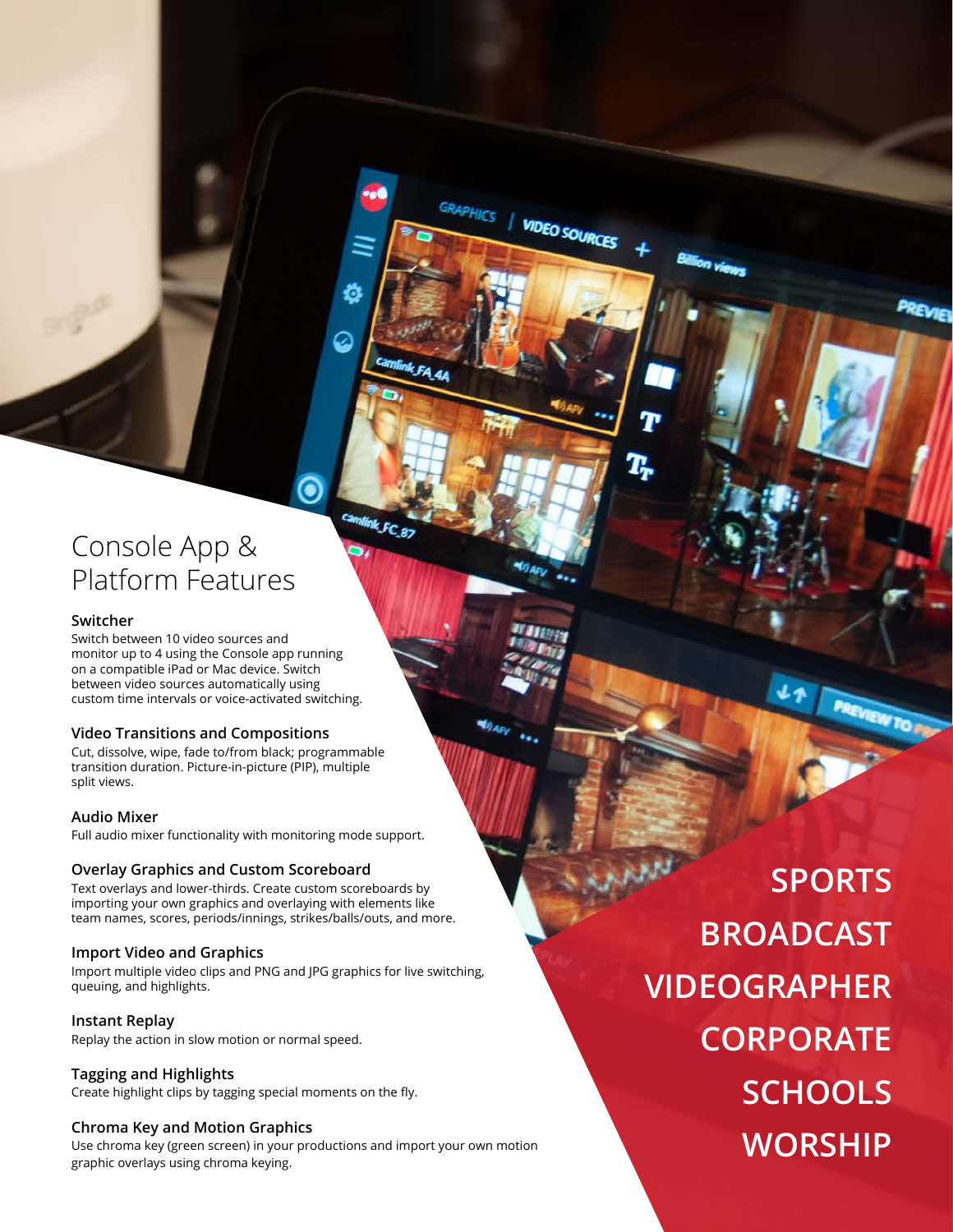

## Explore the SlingStudio Platform

SlingStudio is the only platform that's flexible enough for every production. With our video-grade wireless technology, you can connect a combination of 10 cameras, camcorders, smartphones and even drones without cables, reducing your setup time.



## Recording & 4K Post-Production

Get up to 7 recordings with each production, including individual feeds, the program recording, a quad view and line-in audio. Easily export your footage to Adobe Premiere Pro CC and Apple Final Cut Pro X from a single storage device, which automatically time-aligns your files so you can begin editing without having to spend hours in post-production setup time.

You can also create a new program recording in 4K, in higher bit rates, or with higher quality video codecs using the SlingStudio plug-ins, with all edits preserved.

## Livestreaming

LIVESTREAM  $\binom{(\bullet)}{(\bullet)}$ 

**SE** 

HDMI CABLE

TO42TOH 19-1

Use our FREE Capture app for your Android or Apple smartphone, or your professional video recording device to stream your multi-camera production with live switching to Facebook, YouTube, Vimeo, Twitch, Periscope, Restream.io, and other RTMP destinations. SlingStudio produces video in HD resolutions up to 1080p60 at bit rates up to 30 Mbps using H.264 encoding, and supports 4K post-production.